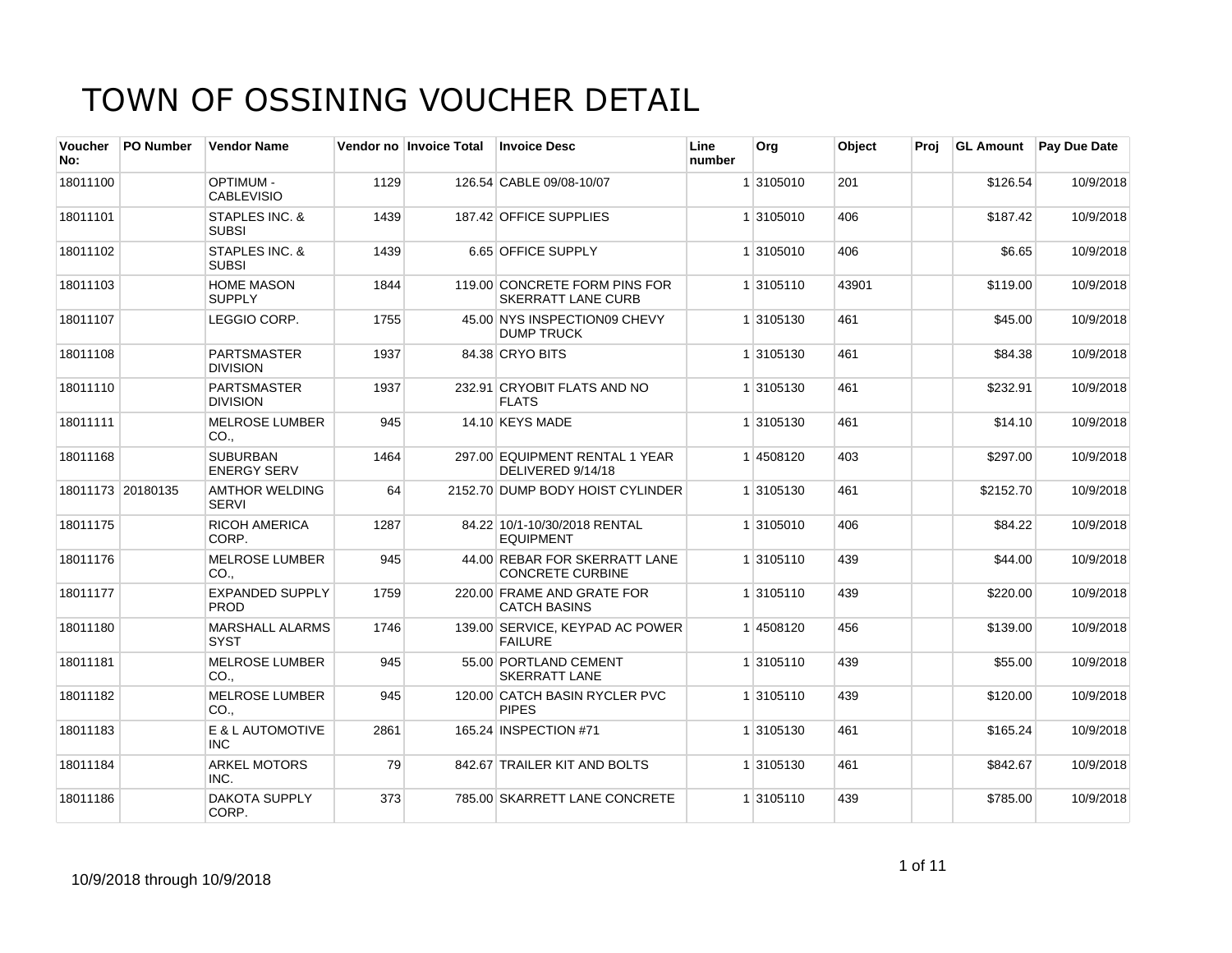| <b>Voucher</b><br>No: | <b>PO Number</b> | <b>Vendor Name</b>                    |      | Vendor no Invoice Total | <b>Invoice Desc</b>                                                          | Line<br>number | Org       | Object | Proj | <b>GL Amount</b> | <b>Pay Due Date</b> |
|-----------------------|------------------|---------------------------------------|------|-------------------------|------------------------------------------------------------------------------|----------------|-----------|--------|------|------------------|---------------------|
| 18011187              |                  | <b>UNIFIRST</b><br><b>CORPORATION</b> | 1556 |                         | 60.70 GARAGE RAGS                                                            |                | 1 3105132 | 432    |      | \$60.70          | 10/9/2018           |
| 18011189              |                  | <b>UNIFIRST</b><br><b>CORPORATION</b> | 1556 |                         | 60.70 GARAGE RAGS                                                            |                | 1 3105132 | 432    |      | \$60.70          | 10/9/2018           |
| 18011190              |                  | <b>UNIFIRST</b><br><b>CORPORATION</b> | 1556 |                         | 60.70 GARAGE RAGS                                                            |                | 1 3105132 | 432    |      | \$60.70          | 10/9/2018           |
| 18011191              |                  | <b>PECKHAM</b><br><b>MATERIALS CO</b> | 1185 |                         | 401.38 OAPR, QUAKERBRIDGE ETC                                                |                | 1 3105110 | 43901  |      | \$401.38         | 10/9/2018           |
| 18011192              |                  | <b>PECKHAM</b><br><b>MATERIALS CO</b> | 1185 |                         | 387.54 WHITE BIRCH BLACK TOP                                                 |                | 1 3105110 | 43901  |      | \$387.54         | 10/9/2018           |
| 18011256              |                  | <b>POGACT</b><br><b>EXCAVATING IN</b> | 1223 |                         | 45.00 1 1/2 GRAVEL FOR DRAIN<br>ABOVE SEC 12                                 |                | 1 3208810 | 432    |      | \$45.00          | 10/9/2018           |
| 18011258              |                  | <b>CASTLE PLUMBING</b><br>& HE        | 269  |                         | 110.00 SHUT WATER AND GAS IN<br><b>APARTMENT</b>                             |                | 1 3208810 | 432    |      | \$110.00         | 10/9/2018           |
| 18011259              |                  | <b>BOBCAT OF NEW</b><br><b>YORK</b>   | 176  |                         | 408.90 SUPPLIES FOR DALE<br><b>CEMETERY EQUIPMENT</b>                        |                | 1 3208810 | 432    |      | \$408.90         | 10/9/2018           |
| 18011260              |                  | <b>BOBCAT OF NEW</b><br><b>YORK</b>   | 176  |                         | 139.66 SUPPLIES FOR DALE<br><b>CEMETERY EQUIPMENT</b>                        |                | 1 3208810 | 432    |      | \$139.66         | 10/9/2018           |
| 18011261              |                  | THE LOCK HOUSE.<br>INC.               | 2532 |                         | 655.00 INSTALL DEADBOLT & DOOR<br><b>CLOSER ON CEMETERY</b><br><b>OFFICE</b> |                | 1 3208810 | 432    |      | \$655.00         | 10/9/2018           |
| 18011267              |                  | <b>OPTIMUM -</b><br><b>CABLEVISIO</b> | 1129 |                         | 40.48 RYDER PARK PHONE &<br><b>INTERNET, 9/8 - 10/7</b>                      |                | 1 1007110 | 402    |      | \$40.48          | 10/9/2018           |
| 18011268              |                  | CALL-A-HEAD<br>CORP.                  | 232  |                         | 15.81 RENTAL CEDAR LN FOOTBALL<br>FIELD UNIT, 9/18 - 9/30                    |                | 1 1007110 | 485    |      | \$15.81          | 10/9/2018           |
| 18011269              |                  | CALL-A-HEAD<br>CORP.                  | 232  |                         | 120.00 RENTAL OF ENGEL PARK<br>UNIT, 9/23 - 10/20                            |                | 1 1007110 | 485    |      | \$120.00         | 10/9/2018           |
| 18011270              |                  | CALL-A-HEAD<br>CORP.                  | 232  |                         | 36.50 RENTAL OF DOG PARK UNIT,<br>$9/1 - 9/30$                               |                | 1 1007110 | 485    |      | \$36.50          | 10/9/2018           |
| 18011271              |                  | CALL-A-HEAD<br>CORP.                  | 232  |                         | 36.50 RENTAL OF COMMUNITY<br>GARDEN UNIT, 9/1 - 9/30                         |                | 1 1007110 | 485    |      | \$36.50          | 10/9/2018           |
| 18011276              |                  | MELROSE LUMBER<br>CO.,                | 945  |                         | 33.50 LUMBER FOR PARKS DEPT                                                  |                | 1 1007110 | 485    |      | \$33.50          | 10/9/2018           |
| 18011277              |                  | <b>MELROSE LUMBER</b><br>CO.          | 945  |                         | $-51.13$ RETURN                                                              |                | 1 1007110 | 485    |      | $-$ \$51.13      | 10/9/2018           |
| 18011278              |                  | <b>MELROSE LUMBER</b><br>CO.          | 945  |                         | 168.73 SUPPLIES FOR PARKS DEPT                                               |                | 1 1007110 | 485    |      | \$168.73         | 10/9/2018           |
| 18011279              |                  | <b>MELROSE LUMBER</b><br>CO.,         | 945  |                         | 140.53 SUPPLIES FOR PARKS DEPT                                               |                | 1 1007110 | 485    |      | \$140.53         | 10/9/2018           |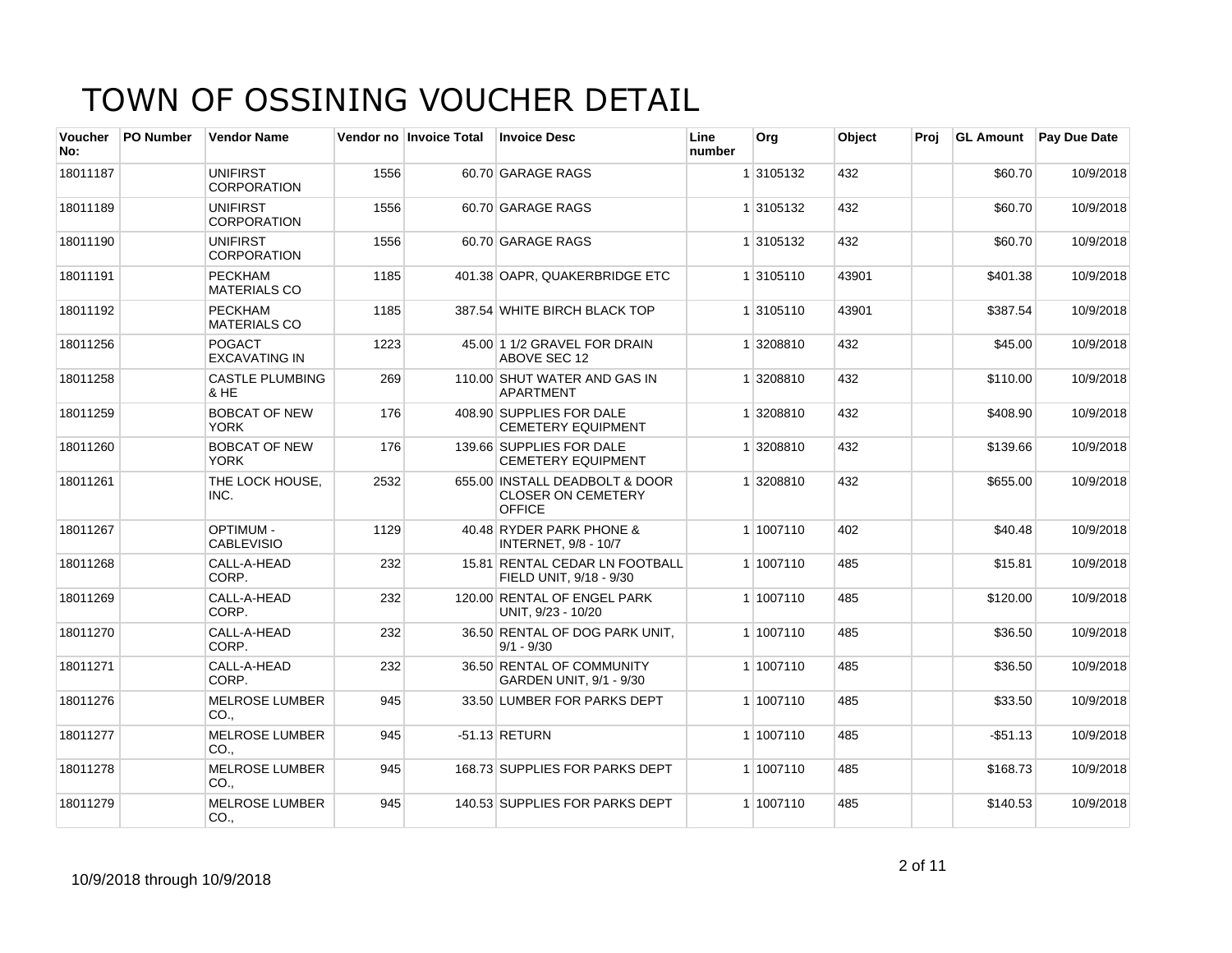| <b>Voucher</b><br>No: | <b>PO Number</b> | <b>Vendor Name</b>                       |      | Vendor no Invoice Total | <b>Invoice Desc</b>                              | Line<br>number | Org       | Object | Proi | <b>GL Amount</b> | <b>Pay Due Date</b> |
|-----------------------|------------------|------------------------------------------|------|-------------------------|--------------------------------------------------|----------------|-----------|--------|------|------------------|---------------------|
| 18011280              |                  | <b>MELROSE LUMBER</b><br>CO <sub>1</sub> | 945  |                         | 20.45 DRILL ATTACHMENTS FOR<br><b>PARKS DEPT</b> |                | 1 1007110 | 485    |      | \$20.45          | 10/9/2018           |
| 18011281              |                  | <b>MELROSE LUMBER</b><br>CO.             | 945  |                         | 142.76 SANDER DISC & PALM<br><b>SANDER</b>       |                | 1 1007110 | 485    |      | \$142.76         | 10/9/2018           |
| 18011282              |                  | <b>MELROSE LUMBER</b><br>CO.,            | 945  |                         | 10.18 SPRAY PAINT FOR PARKS<br><b>DEPT</b>       |                | 1 1007110 | 485    |      | \$10.18          | 10/9/2018           |
| 18011283              |                  | <b>MELROSE LUMBER</b><br>CO.,            | 945  |                         | 85.58 LUMBER FOR PARKS DEPT                      |                | 1 1007110 | 485    |      | \$85.58          | 10/9/2018           |
| 18011285              |                  | <b>MELROSE LUMBER</b><br>CO.             | 945  |                         | 12.99 WORK GLOVES FOR PARKS<br><b>DEPT</b>       |                | 1 1007110 | 485    |      | \$12.99          | 10/9/2018           |
| 18011286              |                  | <b>MELROSE LUMBER</b><br>CO              | 945  |                         | 294.00 SUPPLIES FOR CEDAR LANE<br>GARAGE         |                | 1 1007110 | 485    |      | \$294.00         | 10/9/2018           |
| 18011287              |                  | <b>MELROSE LUMBER</b><br>CO.,            | 945  |                         | 25.75 SUPPLIES FOR CEDAR LANE<br><b>GARAGE</b>   |                | 1 1007110 | 485    |      | \$25.75          | 10/9/2018           |
| 18011288              |                  | <b>MELROSE LUMBER</b><br>CO.,            | 945  |                         | 21.76 SUPPLIES FOR PARKS DEPT                    |                | 1 1007110 | 485    |      | \$21.76          | 10/9/2018           |
| 18011289              |                  | <b>MELROSE LUMBER</b><br>CO <sub>1</sub> | 945  |                         | 8.99 WORK GLOVES FOR PARKS<br><b>DEPT</b>        |                | 1 1007110 | 485    |      | \$8.99           | 10/9/2018           |
| 18011290              |                  | <b>POGACT</b><br><b>EXCAVATING IN</b>    | 1223 |                         | 270.00 GRAVEL FOR RYDER BACK<br><b>ENTRANCE</b>  |                | 1 1007110 | 485    |      | \$270.00         | 10/9/2018           |
| 18011293              |                  | <b>OSSINING LAWN</b><br><b>MOWER</b>     | 1140 |                         | 260.00 REPAIRS TO PARKS EQUIP                    |                | 1 1007110 | 455    |      | \$260.00         | 10/9/2018           |
| 18011294              |                  | <b>OSSINING LAWN</b><br><b>MOWER</b>     | 1140 |                         | 210.00 POLE FOR CUTTING TREE<br><b>LIMBS</b>     |                | 1 1007110 | 485    |      | \$210.00         | 10/9/2018           |
| 18011295              |                  | <b>OSSINING LAWN</b><br><b>MOWER</b>     | 1140 |                         | 45.00 SUPPLIES FOR EXMARK                        |                | 1 1007110 | 485    |      | \$45.00          | 10/9/2018           |
| 18011296              |                  | <b>OSSINING LAWN</b><br><b>MOWER</b>     | 1140 |                         | 190.00 SUPPLIES FOR PARKS DEPT                   |                | 1 1007110 | 485    |      | \$190.00         | 10/9/2018           |
| 18011297              |                  | <b>OSSINING LAWN</b><br><b>MOWER</b>     | 1140 |                         | 130.99 RENTAL FOR PARKS DEPT                     |                | 1 1007110 | 485    |      | \$130.99         | 10/9/2018           |
| 18011298              |                  | <b>OSSINING LAWN</b><br><b>MOWER</b>     | 1140 |                         | 163.00 REPAIRS TO CHALK MACHINE                  |                | 1 1007110 | 455    |      | \$163.00         | 10/9/2018           |
| 18011299              |                  | <b>OSSINING LAWN</b><br><b>MOWER</b>     | 1140 |                         | 65.97 BLADES FOR EXMARK                          |                | 1 1007110 | 485    |      | \$65.97          | 10/9/2018           |
| 18011300              |                  | <b>OSSINING LAWN</b><br><b>MOWER</b>     | 1140 |                         | 25.00 TUBE FOR JOHN DEERE<br><b>TRACTOR</b>      |                | 1 1007110 | 455    |      | \$25.00          | 10/9/2018           |
| 18011301              |                  | <b>OSSINING LAWN</b><br><b>MOWER</b>     | 1140 |                         | 29.99 HEARING PROTECTION                         |                | 1 1007110 | 485    |      | \$29.99          | 10/9/2018           |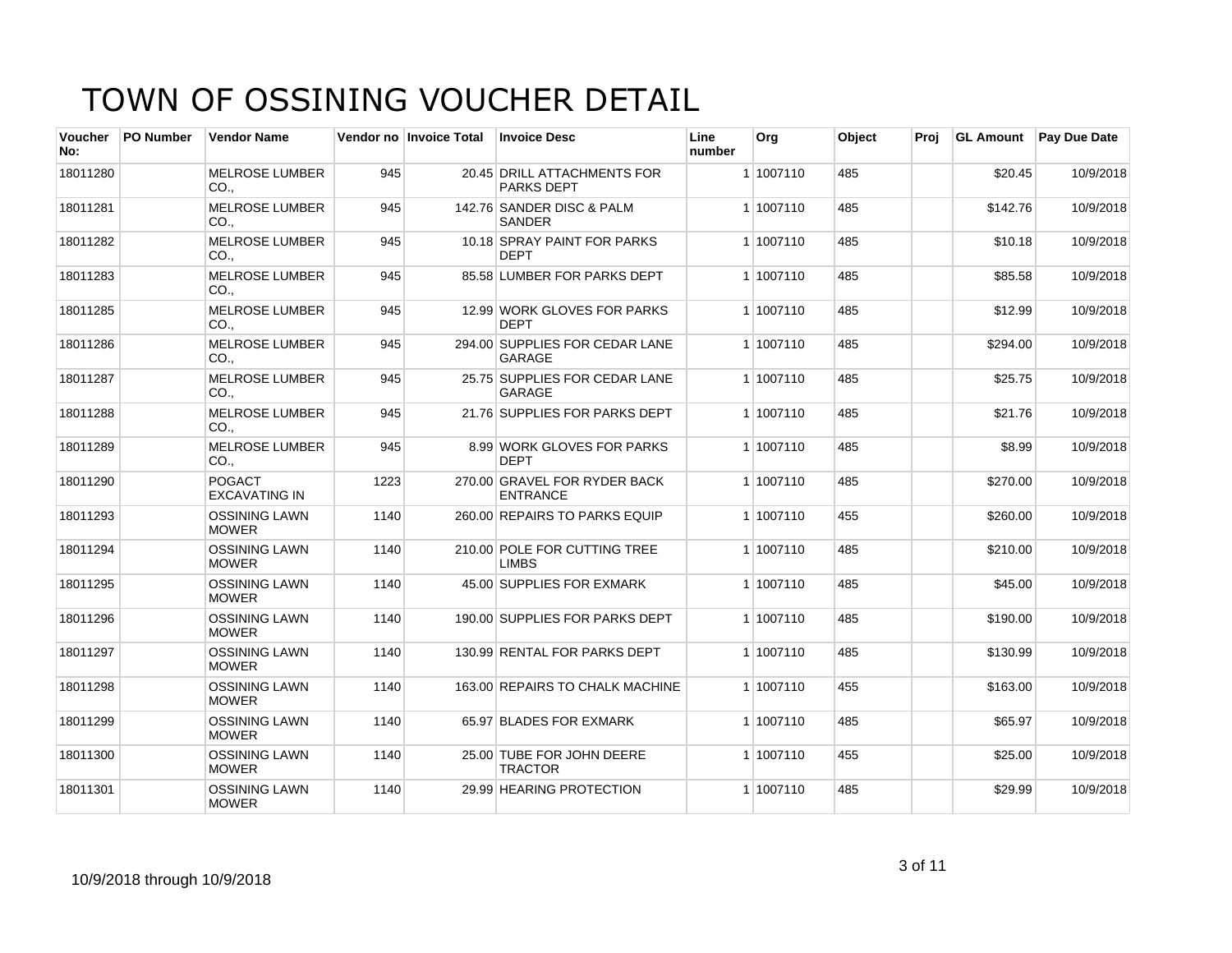| Voucher<br>No: | <b>PO Number</b>  | <b>Vendor Name</b>                    |      | Vendor no Invoice Total | <b>Invoice Desc</b>                                                    | Line<br>number | Org       | Object | Proj | <b>GL Amount</b> | <b>Pay Due Date</b> |
|----------------|-------------------|---------------------------------------|------|-------------------------|------------------------------------------------------------------------|----------------|-----------|--------|------|------------------|---------------------|
| 18011333       |                   | <b>OSSINING</b><br><b>VOLUNTEER</b>   | 1149 |                         | 8184.00 REIMBURSEMENT FROM<br>SLEEPY HOLLOW, 10/1 - 10/31              |                | 1 6604540 | 520    |      | \$8184.00        | 10/9/2018           |
|                | 18011334 20170050 | <b>ACME AUTO</b><br><b>LEASING</b>    | 1949 |                         | 365.00 NISSAN LEAF LEASE FOR<br>BUILDING, 10/1 - 10/31                 |                | 1 2003620 | 207    |      | \$365.00         | 10/9/2018           |
| 18011341       |                   | DE LAGE LANDEN                        | 386  |                         | 122.85 PERIOD OF PERFORMANCE<br>9/01/2018-9/30/2018                    |                | 1 1001355 | 407    |      | \$122.85         | 10/9/2018           |
| 18011342       |                   | <b>EXECUTEX OFFICE</b><br><b>TECH</b> | 489  |                         | 14.00 FREIGHT FOR TONER                                                |                | 1 1001355 | 201    |      | \$14.00          | 10/9/2018           |
| 18011343       |                   | STAPLES INC. &<br><b>SUBSI</b>        | 1439 |                         | 51.60 BINDERS, CORRECT FLUID,<br><b>PAPER</b>                          |                | 1 1001355 | 406    |      | \$51.60          | 10/9/2018           |
| 18011344       |                   | STAPLES INC. &<br><b>SUBSI</b>        | 1439 |                         | 34.39 DVD, SLEEVES                                                     |                | 1 1001355 | 406    |      | \$34.39          | 10/9/2018           |
| 18011345       |                   | STAPLES INC. &<br><b>SUBSI</b>        | 1439 |                         | 33.84 BINDERS                                                          |                | 1 1001355 | 406    |      | \$33.84          | 10/9/2018           |
|                | 18011357 20180145 | CLEAN AIR CARE                        | 2884 |                         | 6900.00 MOLD REMEDIATION 43B<br><b>MORNINGSIDE DRIVE</b>               |                | 1 1007110 | 485    |      | \$6900.00        | 10/9/2018           |
| 18011371       |                   | <b>DIG SAFELY NEW</b><br>YORK.        | 415  |                         | 6.00 3 LATE POSITIVE RESPONSES                                         |                | 1 3105110 | 432    |      | \$6.00           | 10/9/2018           |
| 18011374       |                   | <b>CHEMSEARCH</b>                     | 283  |                         | 964.31 GEAR OIL (LAST ABOUT 2<br>YEARS) & HYDRAULIC<br><b>ADDITIVE</b> |                | 1 3105130 | 461    |      | \$964.31         | 10/9/2018           |
|                | 18011375 20180136 | <b>EXPANDED SUPPLY</b><br><b>PROD</b> | 1759 |                         | 1390.84 GUARD RAILS, POST, END<br><b>CAPS</b>                          |                | 1 3105110 | 432    |      | \$1390.84        | 10/9/2018           |
| 18011377       |                   | O'CONNOR.<br><b>MICHAEL G</b>         | 1120 |                         | 23.04 EZPASS REIMBURSEMENT TO<br>AND FROM LI HIGHLIGHTED               |                | 1 3105110 | 411    |      | \$23.04          | 10/9/2018           |
| 18011378       |                   | <b>ATLANTIC</b>                       | 2007 |                         | 584.00 HYDRAULIC OIL                                                   |                | 1 3105130 | 461    |      | \$584.00         | 10/9/2018           |
| 18011380       |                   | <b>VILLAGE OF</b><br><b>BRIARCLIF</b> | 1606 |                         | 68.00 HWY OFFICE WATERBILL                                             |                | 1 3105010 | 483    |      | \$68.00          | 10/9/2018           |
| 18011381       |                   | <b>VILLAGE OF</b><br><b>BRIARCLIF</b> | 1606 |                         | 209.00 GARAGE WATER BILL                                               |                | 1 3105110 | 483    |      | \$209.00         | 10/9/2018           |
| 18011383       |                   | <b>GREATER</b><br><b>OSSINING TEL</b> | 604  |                         | 625.00 GO-TV SERVICES,<br>SEPTEMBER 2018                               |                | 1 1001650 | 400    |      | \$312.50         | 10/9/2018           |
|                |                   |                                       |      |                         |                                                                        |                | 2 2001650 | 400    |      | \$312.50         | 10/9/2018           |
| 18011405       |                   | ZACHACZ,<br><b>MADELINE</b>           | 1729 |                         | 6.70 REIMBURSEMENT- CERTIFIED<br><b>MAIL</b>                           |                | 1 1001620 | 405    |      | \$6.70           | 10/9/2018           |
| 18011406       |                   | ZACHACZ,<br><b>MADELINE</b>           | 1729 |                         | 6.91 REIMBURSEMENT- CERTIFIED<br><b>MAIL</b>                           |                | 1 1001620 | 405    |      | \$6.91           | 10/9/2018           |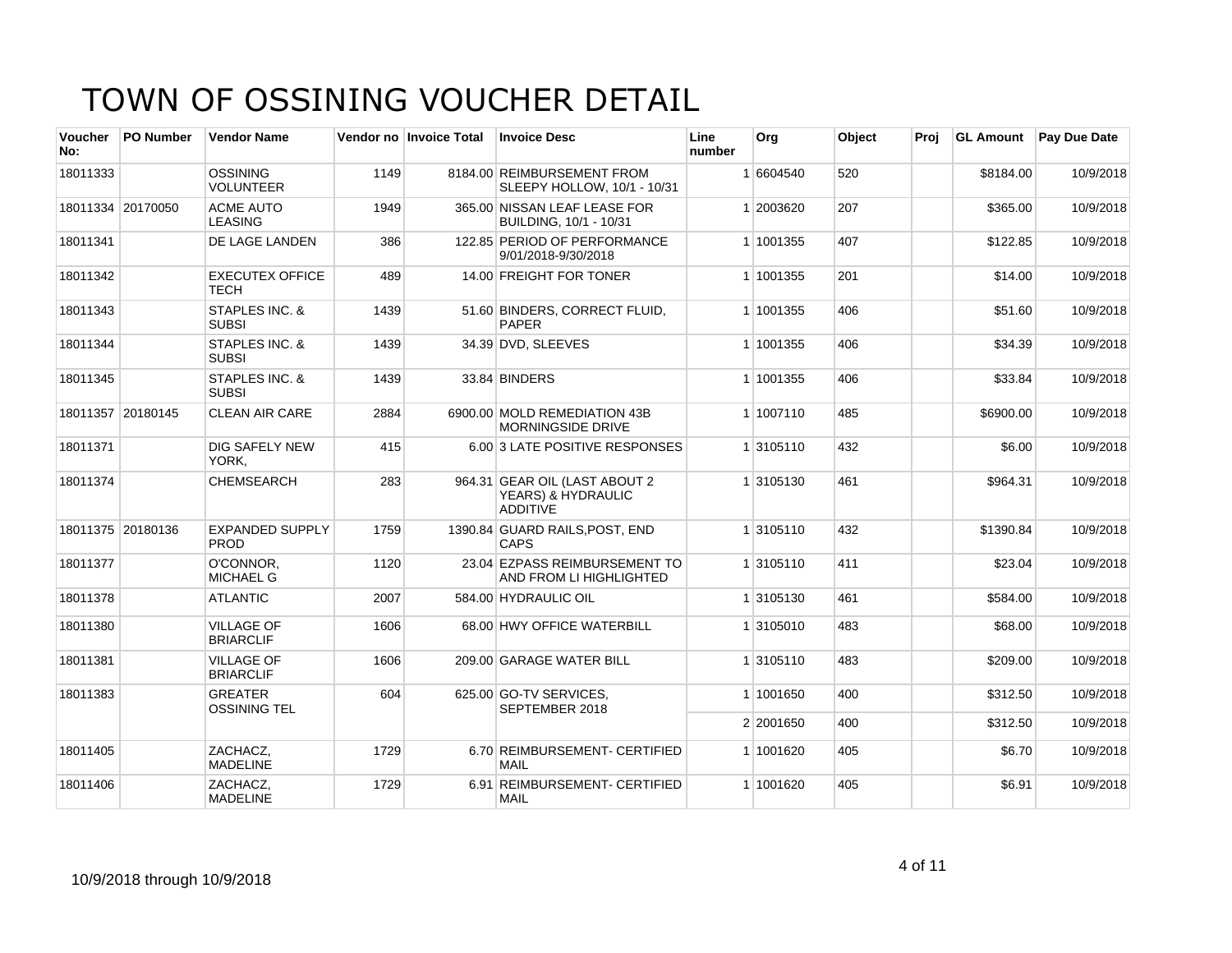| Voucher<br>No: | <b>PO Number</b> | <b>Vendor Name</b>                    |      | Vendor no Invoice Total | <b>Invoice Desc</b>                                           | Line<br>number | Org       | Object | Proi |           | <b>GL Amount</b> Pay Due Date |
|----------------|------------------|---------------------------------------|------|-------------------------|---------------------------------------------------------------|----------------|-----------|--------|------|-----------|-------------------------------|
| 18011407       |                  | NUTRI-SYSTEMS<br>CORP.                | 1066 |                         | 200.77 CII EQUIPMENT                                          |                | 1 1006771 | 201    |      | \$200.77  | 10/9/2018                     |
| 18011408       |                  | STAPLES INC. &<br><b>SUBSI</b>        | 1439 |                         | 124.02 OFFICE SUPPLIES                                        |                | 1 1006770 | 406    |      | \$124.02  | 10/9/2018                     |
| 18011409       |                  | <b>KELLY, CAMERON</b>                 | 779  |                         | 70.00 DANCE CLASS                                             |                | 1 1006772 | 409    |      | \$70.00   | 10/9/2018                     |
| 18011410       |                  | <b>KELLY, CAMERON</b>                 | 779  |                         | 70.00 DANCE CLASS                                             |                | 1 1006772 | 409    |      | \$70.00   | 10/9/2018                     |
| 18011411       |                  | <b>KELLY, CAMERON</b>                 | 779  |                         | 70.00 DANCE CLASS                                             |                | 1 1006772 | 409    |      | \$70.00   | 10/9/2018                     |
| 18011412       |                  | <b>KELLY, CAMERON</b>                 | 779  |                         | 70.00 DANCE CLASS                                             |                | 1 1006772 | 409    |      | \$70.00   | 10/9/2018                     |
| 18011413       |                  | <b>KLEIN, DEBORAH</b>                 | 792  |                         | 420.00 SENIOR SOCIAL WORKER,<br>20HRS @ \$21/HR               |                | 1 1006772 | 409    |      | \$420.00  | 10/9/2018                     |
| 18011414       |                  | <b>KLEIN, DEBORAH</b>                 | 792  |                         | 262.50 SENIOR SOCIAL WORKER.<br>12.5HRS @ \$21/HR             |                | 1 1006772 | 409    |      | \$262.50  | 10/9/2018                     |
| 18011415       |                  | <b>KLEIN, DEBORAH</b>                 | 792  |                         | 441.00 SENIOR SOCIAL WORKER,<br>21HRS @ \$21/HR               |                | 1 1006772 | 409    |      | \$441.00  | 10/9/2018                     |
| 18011416       |                  | <b>KLEIN, DEBORAH</b>                 | 792  |                         | 315.00 SENIOR SOCIAL WORKER.<br>15HRS @ \$21/HR               |                | 1 1006772 | 409    |      | \$315.00  | 10/9/2018                     |
| 18011417       |                  | JEFFRIES, PAUL                        | 1793 |                         | 75.00 ART CLASS                                               |                | 1 1006772 | 409    |      | \$75.00   | 10/9/2018                     |
| 18011418       |                  | JEFFRIES, PAUL                        | 1793 |                         | 75.00 ART CLASS                                               |                | 1 1006772 | 409    |      | \$75.00   | 10/9/2018                     |
| 18011419       |                  | JEFFRIES, PAUL                        | 1793 |                         | 75.00 ART CLASS                                               |                | 1 1006772 | 409    |      | \$75.00   | 10/9/2018                     |
| 18011420       |                  | JEFFRIES, PAUL                        | 1793 |                         | 75.00 ART CLASS                                               |                | 1 1006772 | 409    |      | \$75.00   | 10/9/2018                     |
| 18011421       |                  | <b>HUBBARD'S</b><br>CUPBOARD,         | 1784 |                         | 7555.18 SEPTEMBER 2018 CI MEALS.<br>CII MEALS, EXTRA SUPPLIES |                | 1 1006770 | 441    |      | \$4876.22 | 10/9/2018                     |
|                |                  |                                       |      |                         |                                                               |                | 2 1006771 | 441    |      | \$2509.96 | 10/9/2018                     |
|                |                  |                                       |      |                         |                                                               |                | 3 1006773 | 406    |      | \$169.00  | 10/9/2018                     |
| 18011422       |                  | <b>GM DIRECT</b><br><b>DISTRIBUTO</b> | 1795 |                         | 24.24 BREAD WIN                                               |                | 1 1006773 | 423    |      | \$24.24   | 10/9/2018                     |
| 18011423       |                  | <b>GM DIRECT</b><br><b>DISTRIBUTO</b> | 1795 |                         | 24.24 BREAD WIN                                               |                | 1 1006773 | 423    |      | \$24.24   | 10/9/2018                     |
| 18011424       |                  | <b>GM DIRECT</b><br><b>DISTRIBUTO</b> | 1795 |                         | 28.61 BREAD WIN                                               |                | 1 1006773 | 423    |      | \$28.61   | 10/9/2018                     |
| 18011425       |                  | <b>STARTER FOOD</b><br>CORP. C        | 1441 |                         | 22.34 FOOD WIN                                                |                | 1 1006773 | 423    |      | \$22.34   | 10/9/2018                     |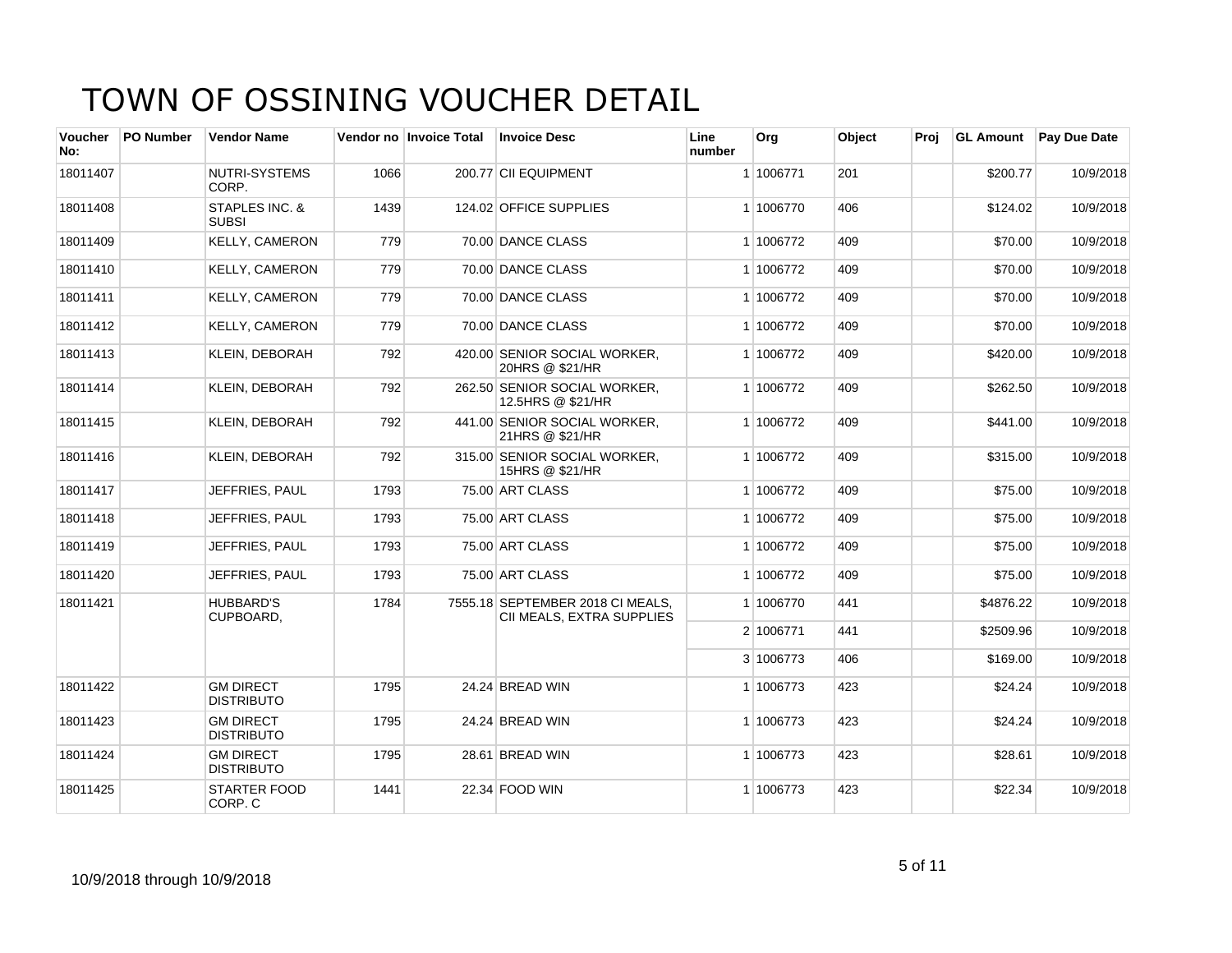| <b>Voucher</b><br>No: | <b>PO Number</b> | <b>Vendor Name</b>                        |      | Vendor no Invoice Total | <b>Invoice Desc</b>                                                | Line<br>number | Org       | Object | Proi | <b>GL Amount</b> | <b>Pay Due Date</b> |
|-----------------------|------------------|-------------------------------------------|------|-------------------------|--------------------------------------------------------------------|----------------|-----------|--------|------|------------------|---------------------|
| 18011428              |                  | SPCA OF<br><b>WESTCHESTER</b>             | 1427 |                         | 970.98 TOWN CHARGE FOR THE<br>MONTH OF OCT 2018                    |                | 1 2003510 | 430    |      | \$970.98         | 10/9/2018           |
| 18011429              |                  | <b>STARTER FOOD</b><br>CORP. C            | 1441 |                         | 46.54 FOOD WIN                                                     |                | 1 1006773 | 423    |      | \$46.54          | 10/9/2018           |
| 18011430              |                  | <b>STARTER FOOD</b><br>CORP. C            | 1441 |                         | 107.51 FOOD WIN                                                    |                | 1 1006773 | 423    |      | \$107.51         | 10/9/2018           |
| 18011431              |                  | <b>STARTER FOOD</b><br>CORP. C            | 1441 |                         | 38.99 FOOD WIN                                                     |                | 1 1006773 | 423    |      | \$38.99          | 10/9/2018           |
| 18011432              |                  | <b>STARTER FOOD</b><br>CORP. C            | 1441 |                         | 27.58 FOOD WIN                                                     |                | 1 1006773 | 423    |      | \$27.58          | 10/9/2018           |
| 18011433              |                  | <b>STARTER FOOD</b><br>CORP. C            | 1441 |                         | 102.72 FOOD WIN                                                    |                | 1 1006773 | 423    |      | \$102.72         | 10/9/2018           |
| 18011434              |                  | <b>CLEANING</b><br><b>SYSTEMS COM</b>     | 305  |                         | 458.79 PAPER SUPPLIES (KITCHEN)                                    |                | 1 1006773 | 406    |      | \$458.79         | 10/9/2018           |
| 18011435              |                  | <b>DELTA DENTAL</b>                       | 398  |                         | 5778.78 DELTA DENTAL, OCTOBER<br>2018                              |                | 1 1009070 | 800    |      | \$3682.54        | 10/9/2018           |
|                       |                  |                                           |      |                         |                                                                    |                | 2 2009070 | 800    |      | \$327.50         | 10/9/2018           |
|                       |                  |                                           |      |                         |                                                                    |                | 3 3109070 | 800    |      | \$1456.35        | 10/9/2018           |
|                       |                  |                                           |      |                         |                                                                    |                | 4 3209070 | 800    |      | \$312.39         | 10/9/2018           |
| 18011436              |                  | MALONE, ANN<br><b>CARROLL</b>             | 901  |                         | 10.00 REIMBURSEMENT- 2 KEYS<br>FOR COURT ROOM FOR<br><b>GUARDS</b> |                | 1 1001110 | 406    |      | \$10.00          | 10/9/2018           |
| 18011437              |                  | <b>STAPLES INC. &amp;</b><br><b>SUBSI</b> | 1439 |                         | 121.22 DAY PLANNER (CEMETERY) &<br>COPY PAPER (X3)                 |                | 1 1001620 | 406    |      | \$112.59         | 10/9/2018           |
|                       |                  |                                           |      |                         |                                                                    |                | 2 3208810 | 406    |      | \$8.63           | 10/9/2018           |
| 18011438              |                  | <b>COMPLUS DATA</b><br><b>INNOVAT</b>     | 1815 |                         | 6124.55 COMPLUS COLLECTIONS FOR<br>AUGUST 2018                     |                | 1 1001130 | 400    |      | \$6124.55        | 10/9/2018           |
| 18011439              |                  | M. CONTE<br><b>CONSULTING</b>             | 2704 |                         | 4071.51 REIMBURSEMENT- PROJECT<br><b>FORWARD MAILING</b>           |                | 1 3701220 | 200    | 5210 | \$4071.51        | 10/9/2018           |
| 18011440              |                  | FREDERICK P.<br><b>CLARK A</b>            | 541  |                         | 3045.00 CONSULTING SVCS TO TB<br>FOR AUGUST: SOLAR                 |                | 1 2001989 | 446    |      | \$3045.00        | 10/9/2018           |
| 18011441              |                  | LUCY'S PIZZA                              | 874  |                         | 94.00 LUNCH FOR CONFINED<br>SPACE TRAINING 6/21/18                 |                | 1 1001620 | 409    |      | \$47.00          | 10/9/2018           |
|                       |                  |                                           |      |                         |                                                                    |                | 2 3105110 | 451    |      | \$47.00          | 10/9/2018           |
| 18011442              |                  | <b>CON EDISON</b><br><b>CORPORATE</b>     | 319  |                         | 34.02 OBCC GAS CHARGES, 8/23-<br>9/24                              |                | 1 1007110 | 404    |      | \$34.02          | 10/9/2018           |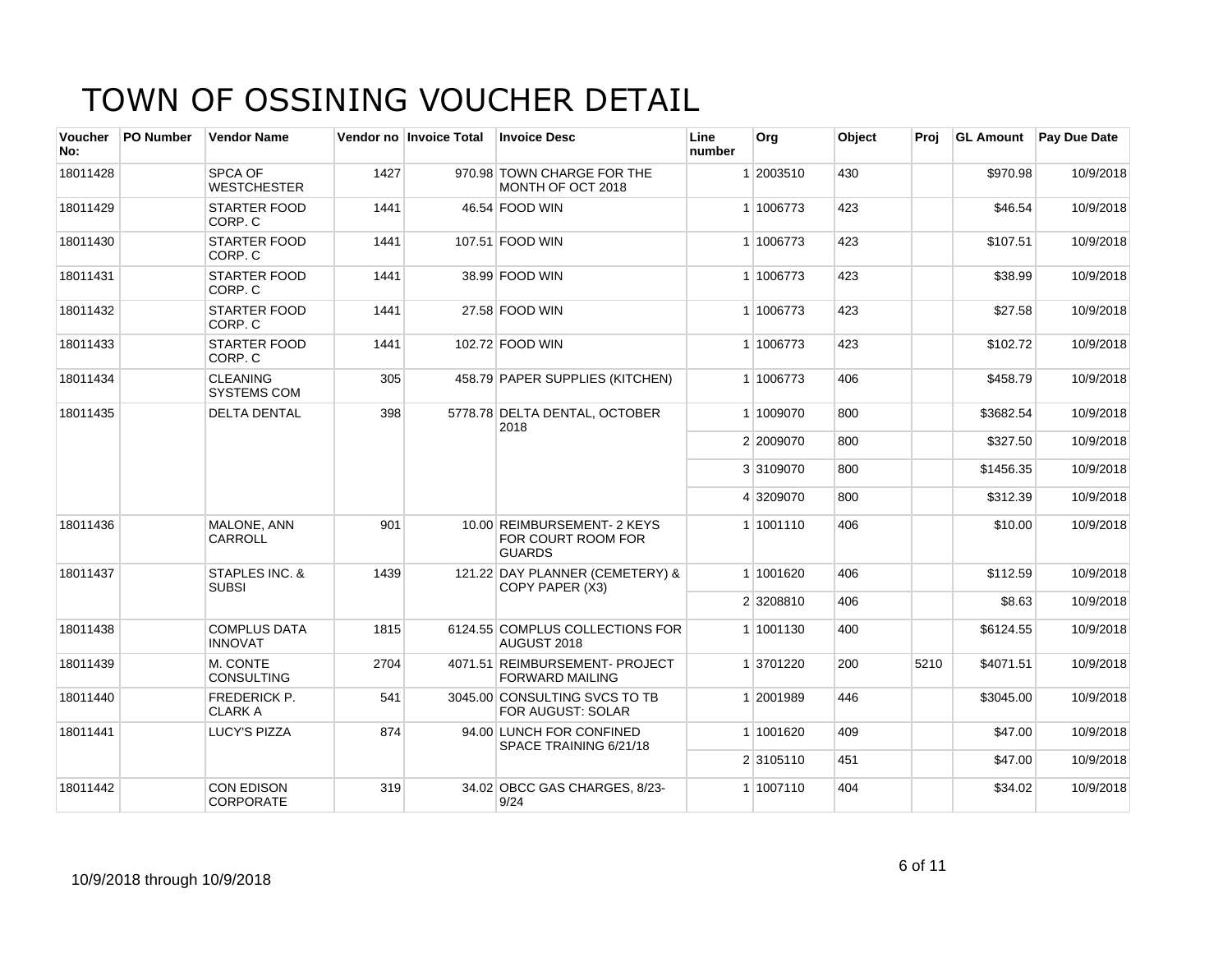| Voucher<br>No: | <b>PO Number</b> | <b>Vendor Name</b>                        |      | Vendor no Invoice Total | <b>Invoice Desc</b>                                                     | Line<br>number | Org       | <b>Object</b> | Proi |            | <b>GL Amount</b> Pay Due Date |
|----------------|------------------|-------------------------------------------|------|-------------------------|-------------------------------------------------------------------------|----------------|-----------|---------------|------|------------|-------------------------------|
| 18011443       |                  | LEVENBERG, DANA                           | 840  |                         | 120.00 REIMBURSEMENT- PATTERN<br>CONFERENCE 9/28/18 (2)                 |                | 1 1001220 | 40901         |      | \$120.00   | 10/9/2018                     |
| 18011444       |                  | <b>VILLAGE OF</b><br><b>OSSINING</b>      | 1607 |                         | 2242.26 AUGUST 2018 GAS CHARGES                                         |                | 1 3208810 | 411           |      | \$433.94   | 10/9/2018                     |
|                |                  |                                           |      |                         |                                                                         |                | 2 1006772 | 411           |      | \$565.21   | 10/9/2018                     |
|                |                  |                                           |      |                         |                                                                         |                | 3 1007110 | 411           |      | \$333.96   | 10/9/2018                     |
|                |                  |                                           |      |                         |                                                                         |                | 4 3105110 | 411           |      | \$837.50   | 10/9/2018                     |
|                |                  |                                           |      |                         |                                                                         |                | 5 2003620 | 411           |      | \$71.65    | 10/9/2018                     |
| 18011446       |                  | <b>VILLAGE OF</b><br><b>OSSINING</b>      | 1607 |                         | 1240.05 DIESEL USAGE, AUGUST 2018                                       |                | 1 1007110 | 411           |      | \$210.42   | 10/9/2018                     |
|                |                  |                                           |      |                         |                                                                         |                | 2 3105110 | 412           |      | \$1029.63  | 10/9/2018                     |
| 18011447       |                  | <b>VILLAGE OF</b><br><b>OSSINING</b>      | 1607 |                         | 124.01 DIESEL USAGE CHARGE,<br>AUGUST 2018                              |                | 1 1007110 | 411           |      | \$21.08    | 10/9/2018                     |
|                |                  |                                           |      |                         |                                                                         |                | 2 3105110 | 412           |      | \$102.93   | 10/9/2018                     |
| 18011448       |                  | WEST.CO.<br><b>MAGISTRATES</b>            | 1638 |                         | 60.00 2018 DUES FOR HON, MARK<br><b>REISMAN</b>                         |                | 1 1001110 | 409           |      | \$60.00    | 10/9/2018                     |
| 18011449       |                  | <b>HIRSH</b>                              | 1995 |                         | 1094.61 REIMBURSEMENT- FED EX<br>AND COPIES, SLEEPY<br><b>HOLLOW CC</b> |                | 1 1001420 | 45801         |      | \$1094.61  | 10/9/2018                     |
| 18011450       |                  | <b>WESTCHESTER</b><br><b>MUNICIPA</b>     | 1655 |                         | 875.00 WMOA DUES 2018                                                   |                | 1 1001620 | 409           |      | \$875.00   | 10/9/2018                     |
| 18011451       |                  | <b>RUBRUMS FLORIST</b><br>& GI            | 1327 |                         | 155.00 WREATH FOR 9/11<br><b>CEREMONY</b>                               |                | 1 1006510 | 413           |      | \$155.00   | 10/9/2018                     |
| 18011452       |                  | <b>CIT TECHNOLOGY</b><br><b>FINAN</b>     | 301  |                         | 179.00 SHARP COPIER FOR<br><b>BUILDING DEPARTMENT</b>                   |                | 1 2003620 | 407           |      | \$179.00   | 10/9/2018                     |
| 18011453       |                  | <b>PITNEY BOWES</b><br>INC.               | 1214 |                         | 116.88 INK CARTRIDGE FOR POSTAL<br>MACHINE-BLDG DEPT.                   |                | 1 2008020 | 405           |      | \$116.88   | 10/9/2018                     |
| 18011454       |                  | PITNEY BOWES<br><b>GLOBAL</b>             | 1213 |                         | 136.00 POSTAL MACHINE, 10/10/18-<br>1/9/19                              |                | 1 2008020 | 405           |      | \$136.00   | 10/9/2018                     |
| 18011455       |                  | <b>STAPLES INC. &amp;</b><br><b>SUBSI</b> | 1439 |                         | 78.44 OFFICE SUPPLIES                                                   |                | 1 2003620 | 406           |      | \$78.44    | 10/9/2018                     |
| 18011465       |                  | <b>XEROX FINANCIAL</b><br><b>SERV</b>     | 1692 |                         | 222.83 CLERKS COPIER, 9/9-10/8                                          |                | 1 1001410 | 407           |      | \$222.83   | 10/9/2018                     |
| 18011472       |                  | <b>VILLAGE OF</b><br><b>OSSINING</b>      | 1607 |                         | 982.70 10/18 PROSECUTOR IMA                                             |                | 1 1001420 | 520           |      | \$982.70   | 10/9/2018                     |
| 18011473       |                  | <b>VILLAGE OF</b><br><b>OSSINING</b>      | 1607 |                         | 41933.64 10/1 FIRE IMA                                                  |                | 1 6403410 | 520           |      | \$41933.64 | 10/9/2018                     |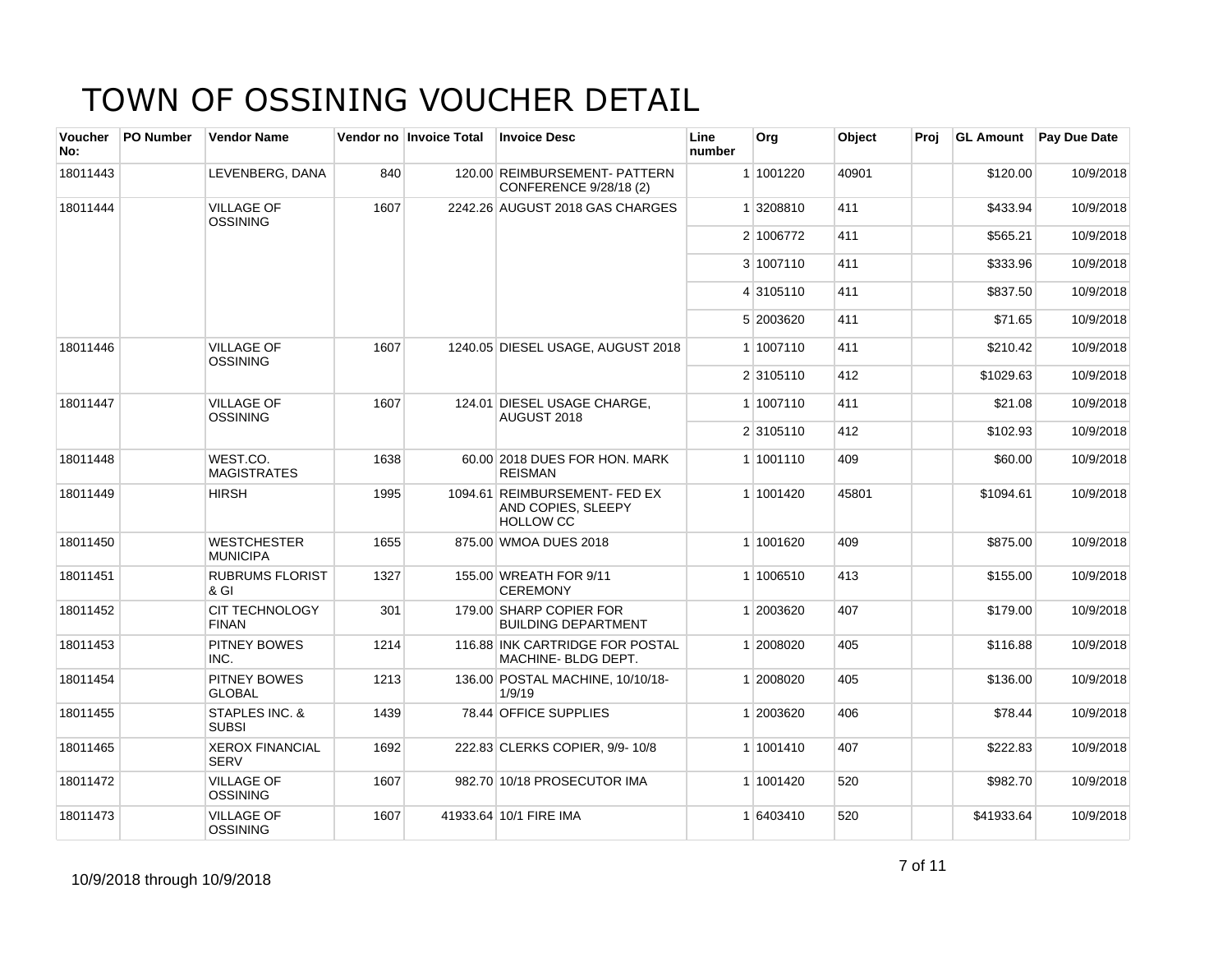| Voucher<br>No: | <b>PO Number</b> | <b>Vendor Name</b>                   |      | Vendor no Invoice Total | <b>Invoice Desc</b>                             | Line<br>number | Org        | Object | Proj | <b>GL Amount</b> | <b>Pay Due Date</b> |
|----------------|------------------|--------------------------------------|------|-------------------------|-------------------------------------------------|----------------|------------|--------|------|------------------|---------------------|
| 18011474       |                  | <b>VILLAGE OF</b><br><b>OSSINING</b> | 1607 |                         | 1788.35 10/18 1ST FLOOR RENT IMA                |                | 1 1001620  | 521    |      | \$1788.35        | 10/9/2018           |
| 18011475       |                  | <b>VILLAGE OF</b><br><b>OSSINING</b> | 1607 |                         | 7674.02 10/18 3RD FLOOR RENT IMA                |                | 1 1001620  | 521    |      | \$7674.02        | 10/9/2018           |
| 18011476       |                  | <b>VILLAGE OF</b><br><b>OSSINING</b> | 1607 |                         | 33997.82 10/18 DATA PROCESSING IMA              |                | 1 1001680  | 520    |      | \$12397.80       | 10/9/2018           |
|                |                  |                                      |      |                         |                                                 |                | 2 2001680  | 520    |      | \$8170.11        | 10/9/2018           |
|                |                  |                                      |      |                         |                                                 |                | 3 3101680  | 520    |      | \$6938.56        | 10/9/2018           |
|                |                  |                                      |      |                         |                                                 |                | 4 3201680  | 520    |      | \$577.31         | 10/9/2018           |
|                |                  |                                      |      |                         |                                                 |                | 5 5001680  | 520    |      | \$221.74         | 10/9/2018           |
|                |                  |                                      |      |                         |                                                 |                | 6 5101680  | 520    |      | \$156.24         | 10/9/2018           |
|                |                  |                                      |      |                         |                                                 |                | 7 4501680  | 520    |      | \$1047.79        | 10/9/2018           |
|                |                  |                                      |      |                         |                                                 |                | 8 6301680  | 520    |      | \$193.44         | 10/9/2018           |
|                |                  |                                      |      |                         |                                                 |                | 9 6401680  | 520    |      | \$1558.03        | 10/9/2018           |
|                |                  |                                      |      |                         |                                                 |                | 10 6501680 | 520    |      | \$1293.29        | 10/9/2018           |
|                |                  |                                      |      |                         |                                                 |                | 11 6601680 | 520    |      | \$1443.51        | 10/9/2018           |
| 18011478       |                  | <b>VILLAGE OF</b><br><b>OSSINING</b> | 1607 |                         | 29368.36 10/18 RECREATION IMA                   |                | 1 2007310  | 520    |      | \$29368.36       | 10/9/2018           |
| 18011482       |                  | <b>VILLAGE OF</b><br><b>OSSINING</b> | 1607 |                         | 2911.15 10/18 RECREATION RENT IMA               |                | 1 1006770  | 460    |      | \$2911.15        | 10/9/2018           |
| 18011489       |                  | <b>VILLAGE OF</b><br><b>OSSINING</b> | 1607 |                         | 4137.23 10/18 COURT ROOM RENT IMA               |                | 1 1001620  | 521    |      | \$4137.23        | 10/9/2018           |
| 18011491       |                  | <b>VILLAGE OF</b><br><b>OSSINING</b> | 1607 |                         | 1422.38 10/18 ARMORY RENT IMA                   |                | 1 2003620  | 521    |      | \$1422.38        | 10/9/2018           |
| 18011493       |                  | <b>VILLAGE OF</b><br><b>OSSINING</b> | 1607 |                         | 322.55 10/18 CONFERENCE ROOM<br><b>RENT IMA</b> |                | 1 1001620  | 521    |      | \$322.55         | 10/9/2018           |
| 18011494       |                  | <b>VILLAGE OF</b><br><b>OSSINING</b> | 1607 |                         | 7403.31 10/18 ENGINEERING IMA                   |                | 1 1001440  | 520    |      | \$370.17         | 10/9/2018           |
|                |                  |                                      |      |                         |                                                 |                | 2 2001440  | 520    |      | \$6292.81        | 10/9/2018           |
|                |                  |                                      |      |                         |                                                 |                | 3 4501440  | 520    |      | \$740.33         | 10/9/2018           |
| 18011497       |                  | <b>VILLAGE OF</b><br><b>OSSINING</b> | 1607 |                         | 164619.08 10/18 POLICE IMA                      |                | 1 2003120  | 520    |      | \$164619.08      | 10/9/2018           |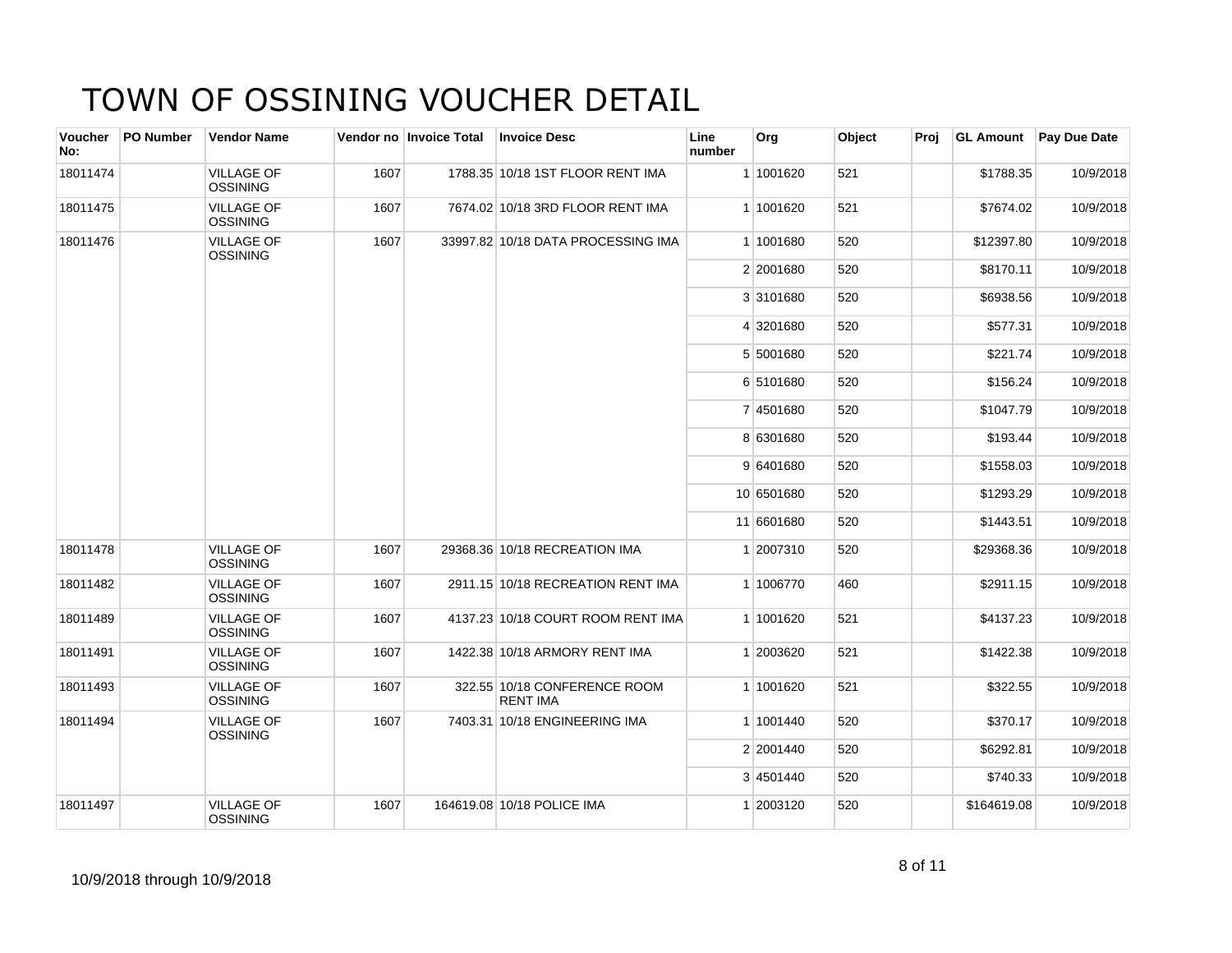| Voucher<br>No: | PO Number | <b>Vendor Name</b>                        |      | Vendor no Invoice Total | <b>Invoice Desc</b>                                            | Line<br>number | Org       | Object | Proj | <b>GL Amount</b> | <b>Pay Due Date</b> |
|----------------|-----------|-------------------------------------------|------|-------------------------|----------------------------------------------------------------|----------------|-----------|--------|------|------------------|---------------------|
| 18011505       |           | <b>VERIZON</b><br><b>WIRELESS</b>         | 1600 |                         | 327.20 VERIZON WIRELESS, 8/24-<br>9/23                         |                | 1 3105110 | 402    |      | \$72.58          | 10/9/2018           |
|                |           |                                           |      |                         |                                                                |                | 2 1007110 | 402    |      | \$36.29          | 10/9/2018           |
|                |           |                                           |      |                         |                                                                |                | 3 1006772 | 402    |      | \$32.58          | 10/9/2018           |
|                |           |                                           |      |                         |                                                                |                | 4 1001620 | 407    |      | \$185.75         | 10/9/2018           |
| 18011506       |           | <b>BOND.SCHOENECK</b><br>& KING           | 185  |                         | 2000.00 RETAINER MATTERS,<br>AUGUST 2018                       |                | 1 1001420 | 425    |      | \$1300.00        | 10/9/2018           |
|                |           |                                           |      |                         |                                                                |                | 2 2001420 | 425    |      | \$100.00         | 10/9/2018           |
|                |           |                                           |      |                         |                                                                |                | 3 3105010 | 425    |      | \$600.00         | 10/9/2018           |
| 18011507       |           | <b>BOND, SCHOENECK</b><br>& KING          | 185  |                         | 1846.00 HOURLY MATTERS, AUGUST<br>2018                         |                | 1 1001420 | 425    |      | \$1096.00        | 10/9/2018           |
|                |           |                                           |      |                         |                                                                |                | 2 1001420 | 425    |      | \$487.50         | 10/9/2018           |
|                |           |                                           |      |                         |                                                                |                | 3 2001420 | 425    |      | \$37.50          | 10/9/2018           |
|                |           |                                           |      |                         |                                                                |                | 4 3105010 | 425    |      | \$225.00         | 10/9/2018           |
| 18011520       |           | CARCO GROUP,<br>INC.                      | 1816 |                         | 208.50 BACKGROUND CHECK-<br>QUEZADA                            |                | 1 1001220 | 406    |      | \$208.50         | 10/9/2018           |
| 18011521       |           | CARCO GROUP,<br>INC.                      | 1816 |                         | 104.70 BACKGROUND CHECK-SOLLA                                  |                | 1 1001220 | 406    |      | \$104.70         | 10/9/2018           |
| 18011522       |           | CARCO GROUP,<br>INC.                      | 1816 |                         | 244.80 BACKGROUND CHECKS-<br><b>GALLAGHER &amp; QUITUISACA</b> |                | 1 1001220 | 406    |      | \$244.80         | 10/9/2018           |
| 18011551       |           | <b>VILLAGE OF</b><br>OSSINING             | 1607 |                         | 224.23 GAS USAGE CHARGE,<br>AUGUST 2018                        |                | 1 3208810 | 411    |      | \$43.39          | 10/9/2018           |
|                |           |                                           |      |                         |                                                                |                | 2 1006772 | 411    |      | \$56.53          | 10/9/2018           |
|                |           |                                           |      |                         |                                                                |                | 3 2003620 | 411    |      | \$7.18           | 10/9/2018           |
|                |           |                                           |      |                         |                                                                |                | 4 1007110 | 411    |      | \$33.39          | 10/9/2018           |
|                |           |                                           |      |                         |                                                                |                | 5 3105110 | 411    |      | \$83.74          | 10/9/2018           |
| 18011552       |           | <b>LINDEMANN &amp;</b><br><b>LINDEMAN</b> | 851  |                         | 108.86 08/22/18 CERTIORARI RFND<br>2016 ASSMNT/2017 TAX YR     |                | 1 1001930 | 45802  |      | \$108.86         | 10/9/2018           |
| 18011553       |           | BRANDT.<br><b>STEINBERG &amp;</b>         | 196  |                         | 10625.55 CERTIORARI RFND 2013/18<br>TAX YRS 08/30/18           |                | 1 1001930 | 45802  |      | \$789.23         | 10/9/2018           |
|                |           |                                           |      |                         |                                                                |                | 2 2001930 | 45802  |      | \$3548.70        | 10/9/2018           |
|                |           |                                           |      |                         |                                                                |                | 3 3101930 | 45802  |      | \$2880.59        | 10/9/2018           |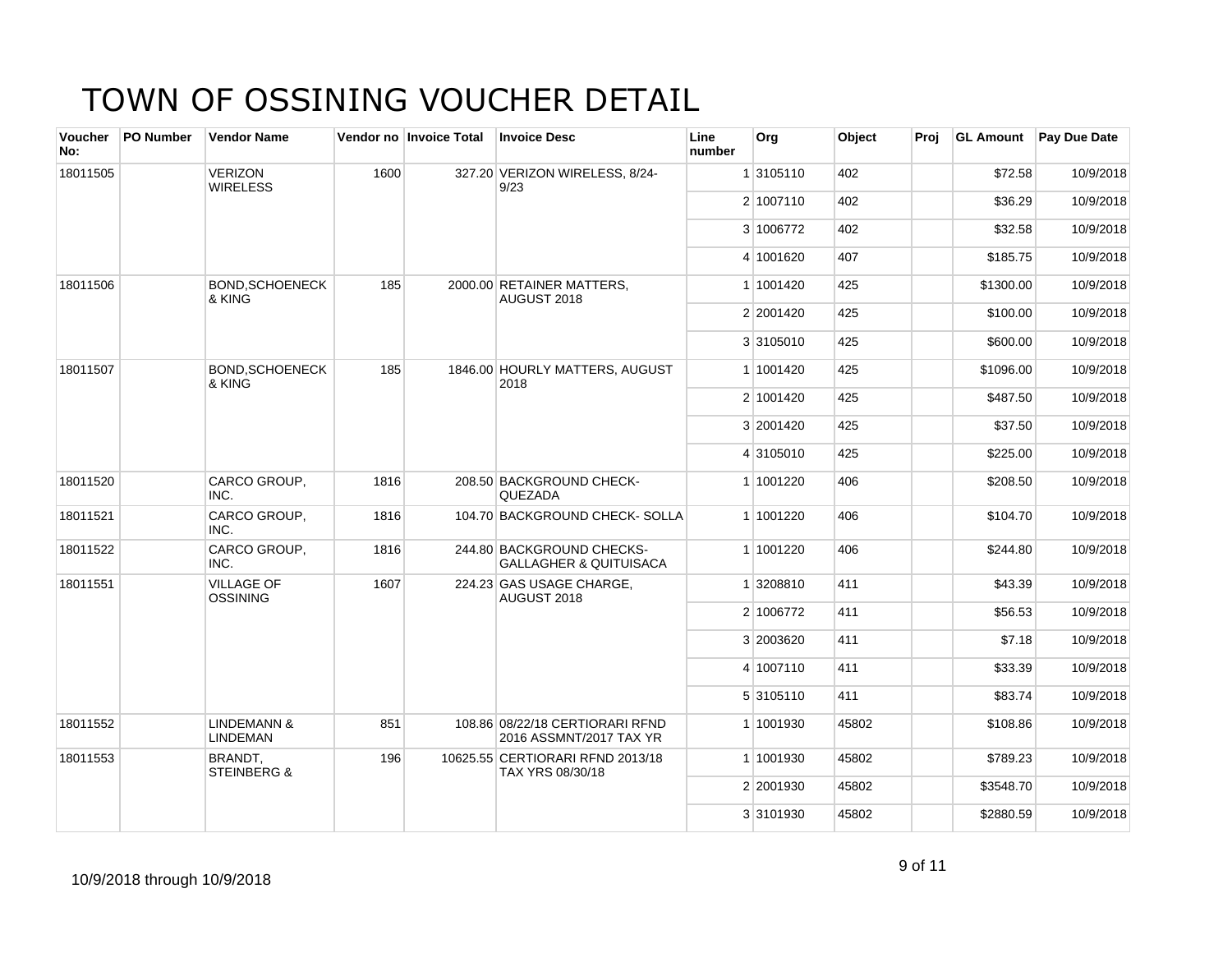| Voucher<br>No: | PO Number | <b>Vendor Name</b>                |     | Vendor no Invoice Total | <b>Invoice Desc</b>                                  | Line<br>number | Org       | Object | Proj |           | <b>GL Amount Pay Due Date</b> |
|----------------|-----------|-----------------------------------|-----|-------------------------|------------------------------------------------------|----------------|-----------|--------|------|-----------|-------------------------------|
| 18011553       |           | BRANDT,<br><b>STEINBERG &amp;</b> | 196 |                         | 10625.55 CERTIORARI RFND 2013/18<br>TAX YRS 08/30/18 |                | 4 4501930 | 45802  |      | \$343.29  | 10/9/2018                     |
|                |           |                                   |     |                         |                                                      |                | 5 5001930 | 45802  |      | \$45.34   | 10/9/2018                     |
|                |           |                                   |     |                         |                                                      |                | 6 6301930 | 45802  |      | \$90.26   | 10/9/2018                     |
|                |           |                                   |     |                         |                                                      |                | 7 6401930 | 45802  |      | \$824.82  | 10/9/2018                     |
|                |           |                                   |     |                         |                                                      |                | 8 6501930 | 45802  |      | \$690.85  | 10/9/2018                     |
|                |           |                                   |     |                         |                                                      |                | 9 6601930 | 45802  |      | \$236.16  | 10/9/2018                     |
|                |           |                                   |     |                         |                                                      |                | 10 100010 | 1001   |      | \$107.55  | 10/9/2018                     |
|                |           |                                   |     |                         |                                                      |                | 11 200010 | 1001   |      | \$410.59  | 10/9/2018                     |
|                |           |                                   |     |                         |                                                      |                | 12 310010 | 1001   |      | \$362.80  | 10/9/2018                     |
|                |           |                                   |     |                         |                                                      |                | 13 450010 | 1001   |      | \$43.58   | 10/9/2018                     |
|                |           |                                   |     |                         |                                                      |                | 14 500010 | 1001   |      | \$7.83    | 10/9/2018                     |
|                |           |                                   |     |                         |                                                      |                | 15 630010 | 1001   |      | \$12.86   | 10/9/2018                     |
|                |           |                                   |     |                         |                                                      |                | 16 640010 | 1001   |      | \$108.94  | 10/9/2018                     |
|                |           |                                   |     |                         |                                                      |                | 17 650010 | 1001   |      | \$92.23   | 10/9/2018                     |
|                |           |                                   |     |                         |                                                      |                | 18 660010 | 1001   |      | \$29.93   | 10/9/2018                     |
| Total          |           |                                   |     |                         |                                                      |                |           |        |      | 380117.82 |                               |

| <b>Fund</b> | <b>Total</b> |
|-------------|--------------|
| 100         | 69860.61     |
| 200         | 219579.66    |
| 310         | 24137.72     |
| 320         | 2734.22      |
| 370         | 4071.51      |
| 450         | 2610.99      |